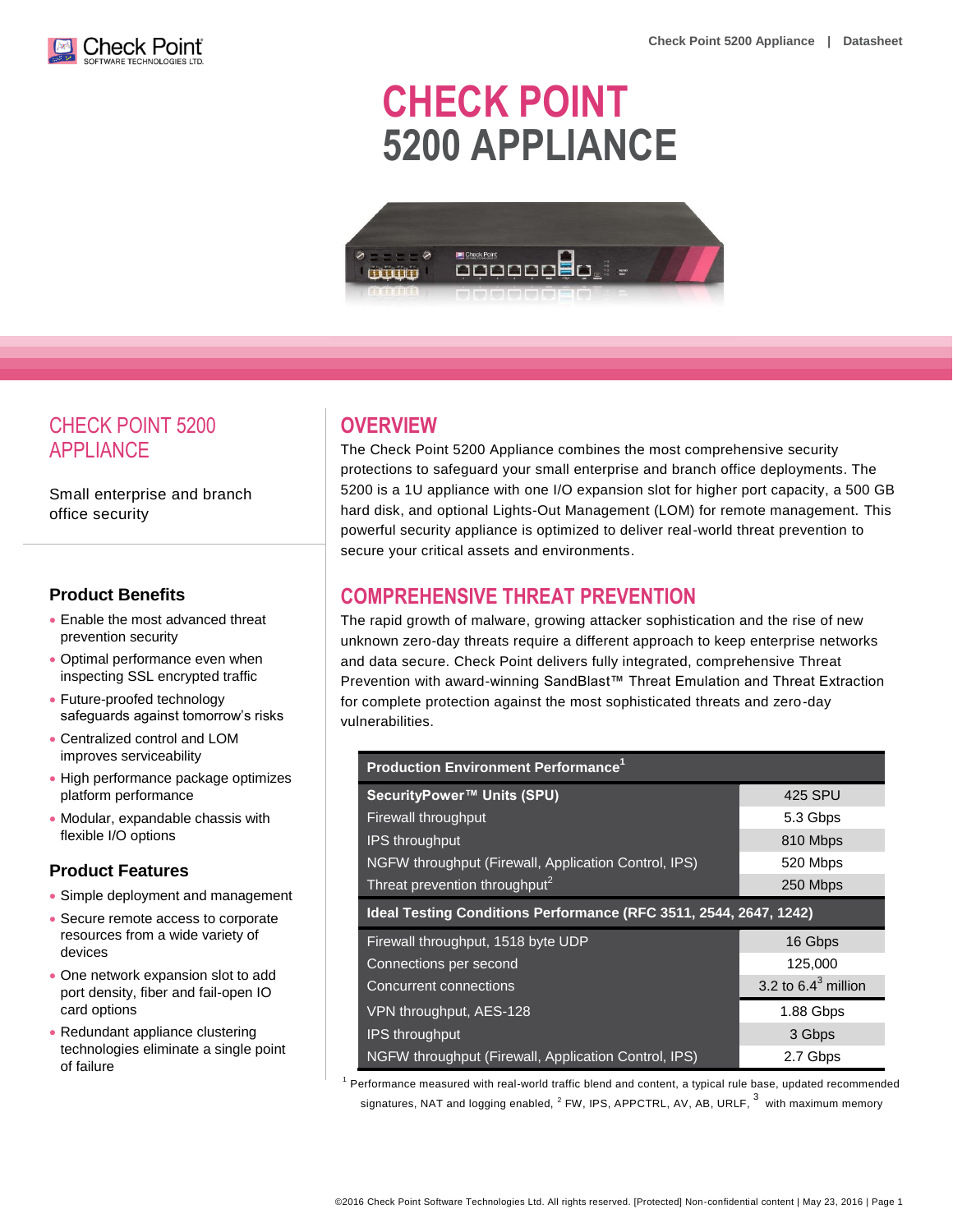# **ALL-INCLUSIVE SECURITY SOLUTIONS**

Check Poinť

Check Point 5200 Appliances offer a complete and consolidated security solution available in two complete packages:

- NGTP: prevent sophisticated cyber-threats with IPS, Application Control, Antivirus, Anti-Bot, URL Filtering and Email Security.
- NGTX: NGTP with SandBlast Zero-Day Protection, which includes Threat Emulation and Threat Extraction.

# **PREVENT KNOWN AND ZERO-DAY THREATS**

The 5200 Appliance protects organizations from both known and unknown threats with Antivirus, Anti-Bot, SandBlast Threat Emulation (sandboxing), and SandBlast Threat Extraction technologies.

As part of the Check Point SandBlast Zero-Day Protection solution, the cloud-based Threat Emulation engine detects malware at the exploit phase, even before hackers can apply evasion techniques attempting to bypass the sandbox. Files are quickly quarantined and inspected, running in a virtual sandbox to discover malicious behavior before it enters your network. This innovative solution combines cloud-based CPU-level inspection and OS-level sandboxing to prevent infection from the most dangerous exploits, and zero-day and targeted attacks.

Furthermore, SandBlast Threat Extraction removes exploitable content, including active content and embedded objects, reconstructs files to eliminate potential threats, and promptly delivers sanitized content to users to maintain business flow.

|                                    | <b>NGTP</b>              | <b>NGTX</b>                              |
|------------------------------------|--------------------------|------------------------------------------|
|                                    | Prevent known<br>threats | Prevent known<br>and zero-day<br>attacks |
| Firewall                           |                          |                                          |
| VPN (IPSec)                        |                          |                                          |
| <b>IPS</b>                         |                          |                                          |
| <b>Application Control</b>         |                          |                                          |
| Anti-Bot                           |                          |                                          |
| Anti-Virus                         |                          |                                          |
| <b>URL Filtering</b>               |                          |                                          |
| <b>SandBlast Threat Emulation</b>  | ×                        |                                          |
| <b>SandBlast Threat Extraction</b> | ×                        |                                          |

# **INSPECT ENCRYPTED CONNECTIONS**

There is a shift towards more use of HTTPS, SSL and TLS encryption to increase Internet security. At the same time files delivered into the organization over SSL and TLS represent a stealthy attack vector that bypasses traditional security implementations. Check Point Threat Prevention looks inside encrypted SSL and TLS tunnels to detect threats, ensuring users remain in compliance with company policies while surfing the Internet and using corporate data.

# **INCLUSIVE HIGH PERFORMANCE PACKAGE**

Customers with high connection capacity requirements can purchase the affordable High Performance Package (HPP). This includes the appliance plus one 4x 1Gb SFP interface card, transceivers and Lights-Out-Management.

|                              | <b>Base</b> | <b>HPP</b> | Max      |
|------------------------------|-------------|------------|----------|
| 1 GbE ports (Copper)         | 6           | 6          | 14       |
| 1 GbE ports (Fiber)          | 0           | 4          | 4        |
| Transceivers (SR)            | 0           | 4          | 4        |
| RAM                          | 8GB         | 8GB        | 16GB     |
| <b>Power Supply Units</b>    | 1           |            |          |
| <b>Lights Out Management</b> | Optional    | Included   | Included |

# **REMOTE MANAGEMENT AND MONITORING**

An optional Lights-Out-Management (LOM) card provides out-of-band remote management to remotely diagnose, start, restart and manage the appliance from a remote location. Administrators can also use the LOM web interface to remotely install an OS image from an ISO file.

# **SECURE REMOTE ACCESS**

Each Check Point appliance is configured with mobile access connectivity for up to 5 users, using the Mobile Access Blade. This license provides secure remote access to corporate resources from a wide variety of devices including smartphones, tablets, PCs, Mac and Linux.

# **INTEGRATED SECURITY MANAGEMENT**

Every Check Point appliance can either be managed locally with its available integrated security management or via central unified management. Using local management, the appliance can manage itself and one adjacent appliance for high availability deployments.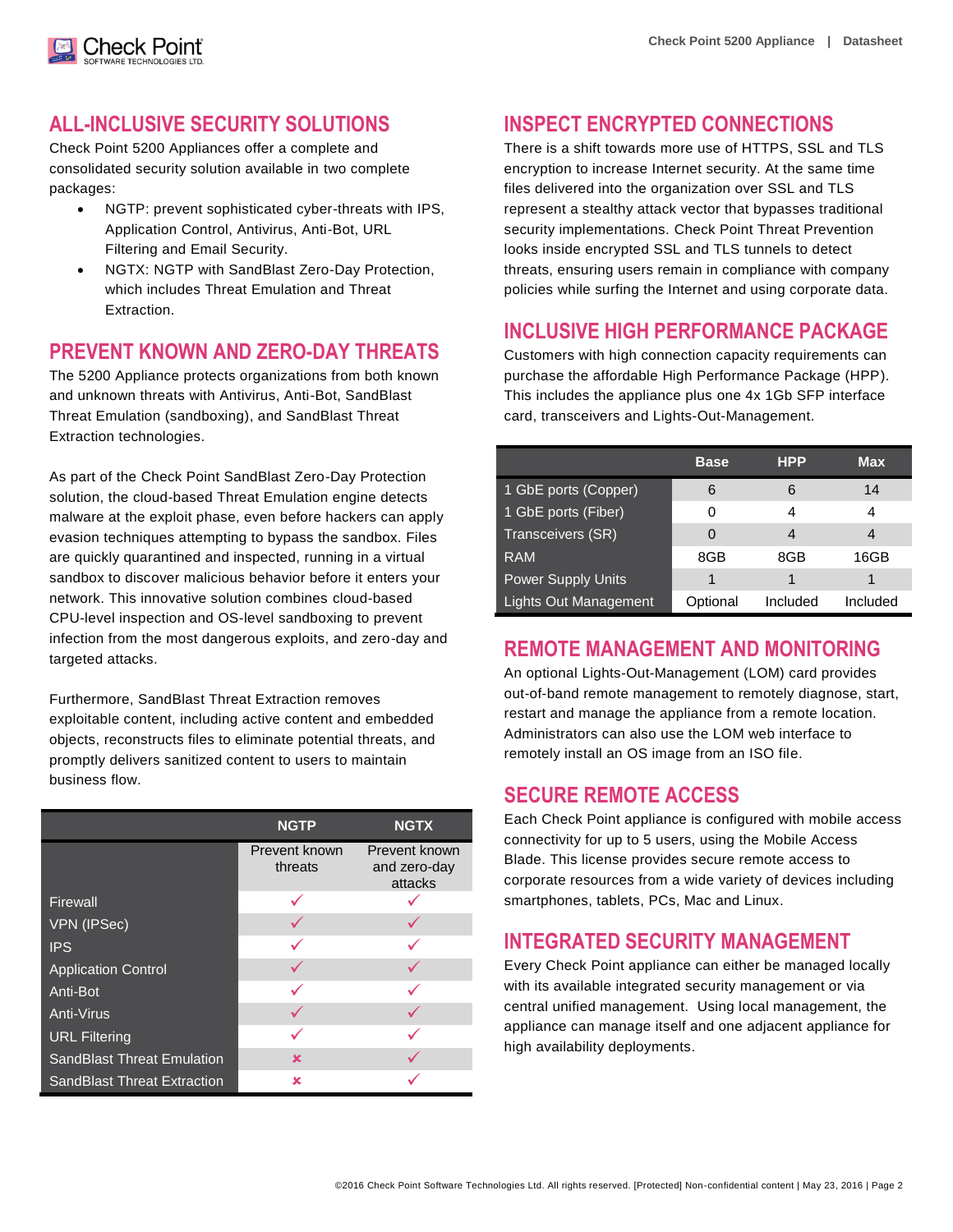

#### **5200 SECURITY APPLIANCE**

- Management 10/100/1000Base-T RJ45 port **1**
- RJ45/micro USB console port **2**
- **3** One network card expansion slot (HPP)
- 5x 10/100/1000Base-T RJ45 ports **4**
- 2x USB ports for ISO installation **5**
- Lights-Out Management port **6**



# **ORDERING INFORMATION**

| $\overline{ }$ BASE CONFIGURATION $^{1}$                                           |                  |
|------------------------------------------------------------------------------------|------------------|
| 5200 Next-Gen Threat Prevention bundled with local management for up to 2 gateways | CPAP-SG5200-NGTP |
| 5200 Next-Gen Threat Extraction bundled with local management for up to 2 gateways | CPAP-SG5200-NGTX |

| $\blacksquare$ HIGH PERFORMANCE PACKAGES $^1$                                                                                  |                      |
|--------------------------------------------------------------------------------------------------------------------------------|----------------------|
| 5200 Next-Gen Threat Prevention High Performance Package with 4x1GbE SFP ports, 4xSR transceivers<br>and Lights-Out-Management | CPAP-SG5200-NGTP-HPP |
| 5200 Next-Gen Threat Extraction High Performance Package with 4x1GbE SFP ports, 4xSR transceivers<br>and Lights-Out-Management | CPAP-SG5200-NGTX-HPP |
| <b>ORTLE COOLS ASSESSED TO A CONTROL ASSESSED TO A SECURITY COOLS CONTROL DISTURBANCE OF A SECURITY OF A SECURITY</b>          |                      |

SKUs for 2 and 3 years and for High Availability are available, see the online Product Catalog

# **ACCESSORIES**

| <b>INTERFACE CARDS AND TRANSCEIVERS</b>                                             |                |
|-------------------------------------------------------------------------------------|----------------|
| 8 Port 10/100/1000 Base-T RJ45 interface card                                       | CPAC-8-1C-B    |
| 4 Port 1000Base-F SFP interface card; requires additional 1000Base SFP transceivers | $CPAC-4-1F-B$  |
| SFP transceiver module for 1G fiber ports - long range (1000Base-LX)                | CPAC-TR-1LX-B  |
| SFP transceiver module for 1G fiber ports - short range (1000Base-SX)               | CPAC-TR-1SX-B  |
| SFP transceiver to 1000 Base-T RJ45 (Copper)                                        | CPAC-TR-1T-B   |
| 4 Port 1GE copper Bypass (Fail-Open) network interface card (10/100/1000 Base-T)    | CPAC-4-1C-BP-B |

| <b>SPARES AND MISCELLANEOUS</b>                        |                      |
|--------------------------------------------------------|----------------------|
| Memory upgrade kit from 8GB to 16GB for 5200 appliance | CPAC-RAM8GB-5000     |
| Lights Out Management module                           | CPAC-LOM-B           |
| Slide rails for 5000 Appliances (22" - 32")            | $CPAC-RAIL-5000$     |
| Extended slide rails for 5000 Appliances (26" - 36")   | $CPAC-RAIL-EXT-5000$ |